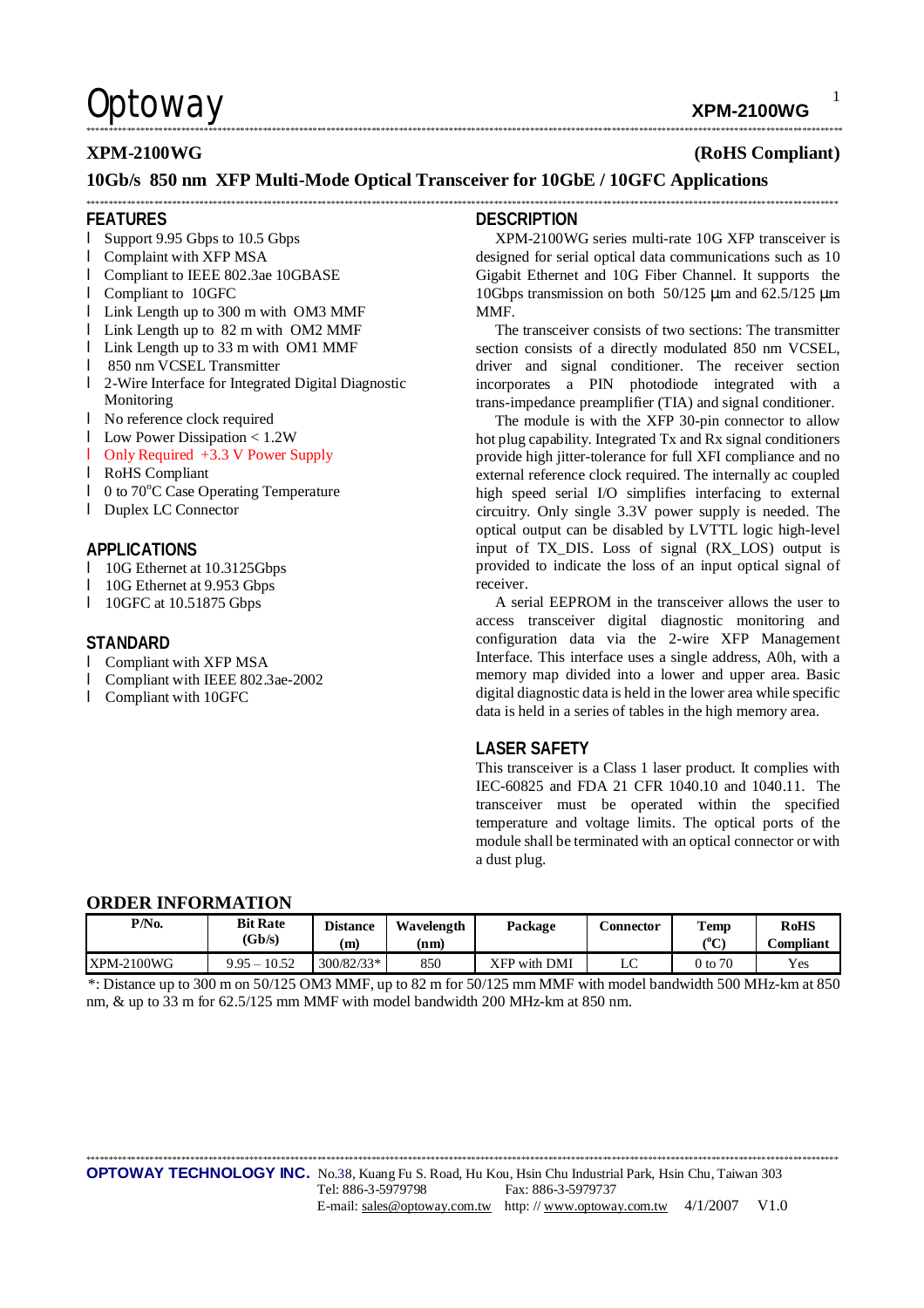**XPM-2100WG** 

**Absolute Maximum Ratings Symbol** Units Parameter Min Max **Notes**  $\overline{C}$ Tstg  $-40$ 85 Storage Temperature  $\overline{C}$ 70 **Operating Case Temperature** Topr  $\boldsymbol{0}$ Relative Humidity  $RH$  $\mathbf{0}$ 85  $\%$ Non condensing Power Supply Voltage  $V_{CC}$ 3  $\boldsymbol{0}$  $3.6$  $\overline{\mathbf{V}}$ **GND**  $\overline{\mathbf{v}}$ Input Voltage Vcc3  $---$ 

| <b>Recommended Operating Conditions</b> |               |      |      |       |                      |  |  |
|-----------------------------------------|---------------|------|------|-------|----------------------|--|--|
| <b>Parameter</b>                        | <b>Symbol</b> | Min  | .`VD | Max   | <b>Units / Notes</b> |  |  |
| <b>Power Supply Voltage</b>             | $V_{CC}$ 3    | 3.13 | 3.3  | 3.47  |                      |  |  |
| Power Supply Current (@3.3V)            | $I_{CC}$ 3    |      | 240  | 400   | mA                   |  |  |
| Power Dissipation                       | $P_D$         |      |      | 1.2   | W                    |  |  |
| <b>Operating Case Temperature</b>       | Topr          |      |      | 70    | $\sim$               |  |  |
| Data Rate                               |               | 9.95 |      | 10.52 | Gb/s                 |  |  |

| Transmitter Optical Specifications (Topr= 0 to 70 <sup>o</sup> C, Vcc3 = 3.3V $\pm$ 5%) |                                     |        |        |        |              |                |
|-----------------------------------------------------------------------------------------|-------------------------------------|--------|--------|--------|--------------|----------------|
| <b>Parameter</b>                                                                        | <b>Symbol</b>                       | Min    | Typ    | Max    | <b>Units</b> | <b>Notes</b>   |
| Average Launch Power                                                                    | $Po,_{Avg}$                         | $-6.5$ | $-3.3$ | $-1.5$ | dBm          |                |
| Launch Power in OMA                                                                     | $Po, _{OMA}$                        | 380    |        |        | μW           |                |
| <b>Extinction Ratio</b>                                                                 | ER                                  | 3      |        |        | dB           |                |
| Output Center Wavelength                                                                | $\lambda c$                         | 840    | 850    | 860    | nm           |                |
| Output Spectrum Width                                                                   | $\sigma_{\lambda}$                  |        | 0.25   | 0.45   | nm           | RMS $(σ)$      |
| <b>Relative Intensity Noise</b>                                                         | <b>RIN</b>                          |        |        | $-128$ | dB/Hz        |                |
| Transmitter and Dispersion                                                              | <b>TDP</b>                          |        |        | 3.9    | dB           | $\mathfrak{D}$ |
| Penalty                                                                                 |                                     |        |        |        |              |                |
| <b>Optical Eye Mask</b>                                                                 | Compliant with IEEE 802.3ae 10GBASE |        |        |        |              |                |
| Average Launch Power of OFF                                                             |                                     |        |        | $-30$  | dBm          |                |
| Transmitter                                                                             |                                     |        |        |        |              |                |

1. Output power is power coupled into a MMF.

2. Measured with a PRBS  $2^{31}$ -1 test pattern @10.3125 Gbps for MMF.

| Receiver Optical Specifications (Topr= 0 to 70 <sup>o</sup> C, Vcc3 = 3.3V $\pm$ 5%) |                  |        |       |            |              |                         |  |
|--------------------------------------------------------------------------------------|------------------|--------|-------|------------|--------------|-------------------------|--|
| <b>Parameter</b>                                                                     | <b>Symbol</b>    | Min    | Typ   | <b>Max</b> | <b>Units</b> | <b>Notes</b>            |  |
| <b>Stress RX Sensitivity in OMA</b>                                                  | $S_{S}$          | ---    | ---   | $-7.5$     | dBm          |                         |  |
| Overload in OMA                                                                      |                  | $-1.0$ | $---$ |            | dBm          |                         |  |
| LOS -- Deasserted                                                                    | LOS <sub>D</sub> |        |       | $-15$      | dBm          | Transition: low to high |  |
| LOS -- Asserted                                                                      | LOS <sub>A</sub> | $-25$  | $---$ | ---        | dBm          | Transition: high to low |  |
| LOS -- Hysteresis                                                                    |                  |        | $---$ |            | dB           |                         |  |
| Wavelength of Operation                                                              | λc               | 840    |       | 860        | nm           |                         |  |
| <b>Optical Return Loss</b>                                                           | ORL              |        |       | $-12$      | dB           |                         |  |

1. Measured with worst ER; BER=1E-12 and PRBS 2<sup>31</sup>-1s.

**OPTOWAY TECHNOLOGY INC.** No.38, Kuang Fu S. Road, Hu Kou, Hsin Chu Industrial Park, Hsin Chu, Taiwan 303 Tel: 886-3-5979798 Fax: 886-3-5979737 E-mail: sales@optoway.com.tw http://www.optoway.com.tw 4/1/2007 V1.0

 $\overline{2}$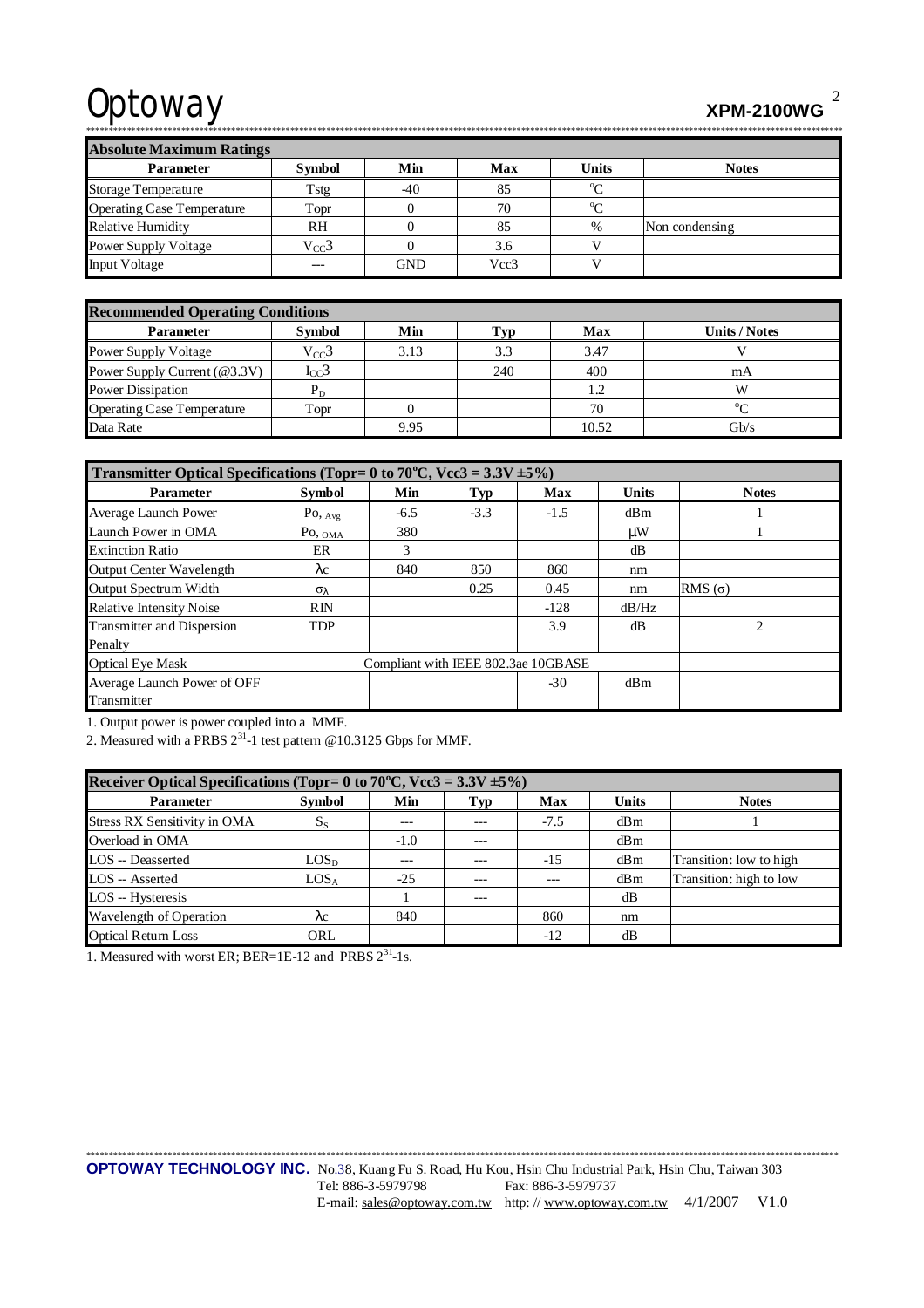| Optoway | <b>XPM-2100WG</b> |  |
|---------|-------------------|--|
|         |                   |  |

| <b>Electrical Characteristics</b>                |               |            |                    |       |              |                          |  |  |  |
|--------------------------------------------------|---------------|------------|--------------------|-------|--------------|--------------------------|--|--|--|
| <b>Parameter</b>                                 | <b>Symbol</b> | Min        | Typ                | Max   | <b>Units</b> | <b>Notes</b>             |  |  |  |
| High-Speed Signal (CML) Interface Specification  |               |            |                    |       |              |                          |  |  |  |
| <b>Input Data Rate</b>                           |               | 9.95       |                    | 10.52 | Gps          |                          |  |  |  |
| Differential Input Impedance                     | Rin           |            | 100                |       | Ω            |                          |  |  |  |
| Differential Data Input Amplitude                |               | 120        |                    | 820   | mVpp         | 1, Internally AC coupled |  |  |  |
| Output Data Rate                                 |               | 9.95       |                    | 10.52 | Gps          |                          |  |  |  |
| Differential Output Impedance                    | Rout          |            | 100                |       | Ω            |                          |  |  |  |
| Differential Data Output                         |               | 340        |                    | 850   | mVpp         | 1, Internally AC coupled |  |  |  |
| Amplitude                                        |               |            |                    |       |              |                          |  |  |  |
| Low-Speed Signal (LVTTL) Interface Specification |               |            |                    |       |              |                          |  |  |  |
| <b>Input High Voltage</b>                        |               | 2.0        |                    | Vcc   | V            |                          |  |  |  |
| <b>Input Low Voltage</b>                         |               | <b>GND</b> |                    | 0.8   | V            |                          |  |  |  |
| <b>Output High Voltage</b>                       |               | 2.4        |                    | Vcc   | V            |                          |  |  |  |
| <b>Output Low Voltage</b>                        |               | <b>GND</b> |                    | 0.5   | V            |                          |  |  |  |
| Reference Clock (LVPECL) Interface Specification |               |            |                    |       |              |                          |  |  |  |
|                                                  |               |            | No reference clock |       |              |                          |  |  |  |

1. The differential input and output amplitudes are per XFP MSA mask at points B' and C'.

| <b>Transceiver Timing Characteristics</b> |                |          |            |                |              |              |  |
|-------------------------------------------|----------------|----------|------------|----------------|--------------|--------------|--|
| <b>Parameter</b>                          | Symbol         | Min      | <b>Typ</b> | <b>Max</b>     | <b>Units</b> | <b>Notes</b> |  |
| TX_DIS Assert Time                        | t_off          |          |            | 10             | $\mu$ s      |              |  |
| TX DIS Negate Time                        | t on           |          |            | 2              | ms           |              |  |
| Time to Initialize                        | t init         |          |            | 300            | ms           |              |  |
| <b>Interrupt Assert Delay</b>             | interrupt_on   |          |            | <b>200</b>     | ms           |              |  |
| <b>Interrupt Negate Delay</b>             | interrupt_off  |          |            | 500            | μs           |              |  |
| P Down/PST Assert Delay                   | P_Down/RST_on  |          |            | 100            | <b>US</b>    |              |  |
| P_Down Nagate Delay                       | P Down/RST off |          |            | 300            | ms           |              |  |
| Mod_NR Assert Delay                       | Mod nr on      |          |            |                | ms           |              |  |
| Mod_NR Negate Delay                       | Mod_nr_off     |          |            |                | ms           |              |  |
| Mod_Desel Assert Time                     | T_Mod_Desel    |          |            | 2              | ms           |              |  |
| Mod Desel De-Assert Time                  | T_Mod_Sel      |          |            | $\mathfrak{D}$ | ms           |              |  |
| P Down Reset Time                         | T reset        | 10       |            |                | μs           |              |  |
| <b>RX_LOS</b> Assert Delay                | T_Los_on       |          |            | 100            | $\mu$ s      |              |  |
| RX_LOS Negate Delay                       | T_Los_off      |          |            | 100            | μs           |              |  |
| Serial ID Clock Rate                      | $f_{SCL}$      | $\theta$ |            | 400            | kHz          |              |  |

# **Operating Range for each Optical fiber Type**

| Fiber Type       | Minimum modal bandwidth<br>@850 nm (MHz-km) | Operating range (meters) |
|------------------|---------------------------------------------|--------------------------|
| $62.5 \mu m$ MMF | 160                                         | 2 to 26                  |
|                  | 200                                         | 2 to 33                  |
| 50 µm MMF        | 400                                         | 2 to 66                  |
|                  | 500                                         | 2 to 82                  |
|                  | 2000                                        | 2 to 300                 |

\*\*\*\*\*\*\*\*\*\*\*\*\*\*\*\*\*\*\*\*\*\*\*\*\*\*\*\*\*\*\*\*\*\*\*\*\*\*\*\*\*\*\*\*\*\*\*\*\*\*\*\*\*\*\*\*\*\*\*\*\*\*\*\*\*\*\*\*\*\*\*\*\*\*\*\*\*\*\*\*\*\*\*\*\*\*\*\*\*\*\*\*\*\*\*\*\*\*\*\*\*\*\*\*\*\*\*\*\*\*\*\*\*\*\*\*\*\*\*\*\*\*\*\*\*\*\*\*\*\*\*\*\*\*\*\*\*\*\*\*\*\*\*\*\*\*\*\*\*\*\*\*\*\*\*\*\*\*\*\*\*\*\*\*\*\* **OPTOWAY TECHNOLOGY INC.** No.38, Kuang Fu S. Road, Hu Kou, Hsin Chu Industrial Park, Hsin Chu, Taiwan 303 Tel: 886-3-5979798 Fax: 886-3-5979737 E-mail: [sales@optoway.com.tw](mailto:sales@optoway.com.tw) http://www.optoway.com.tw 4/1/2007 V1.0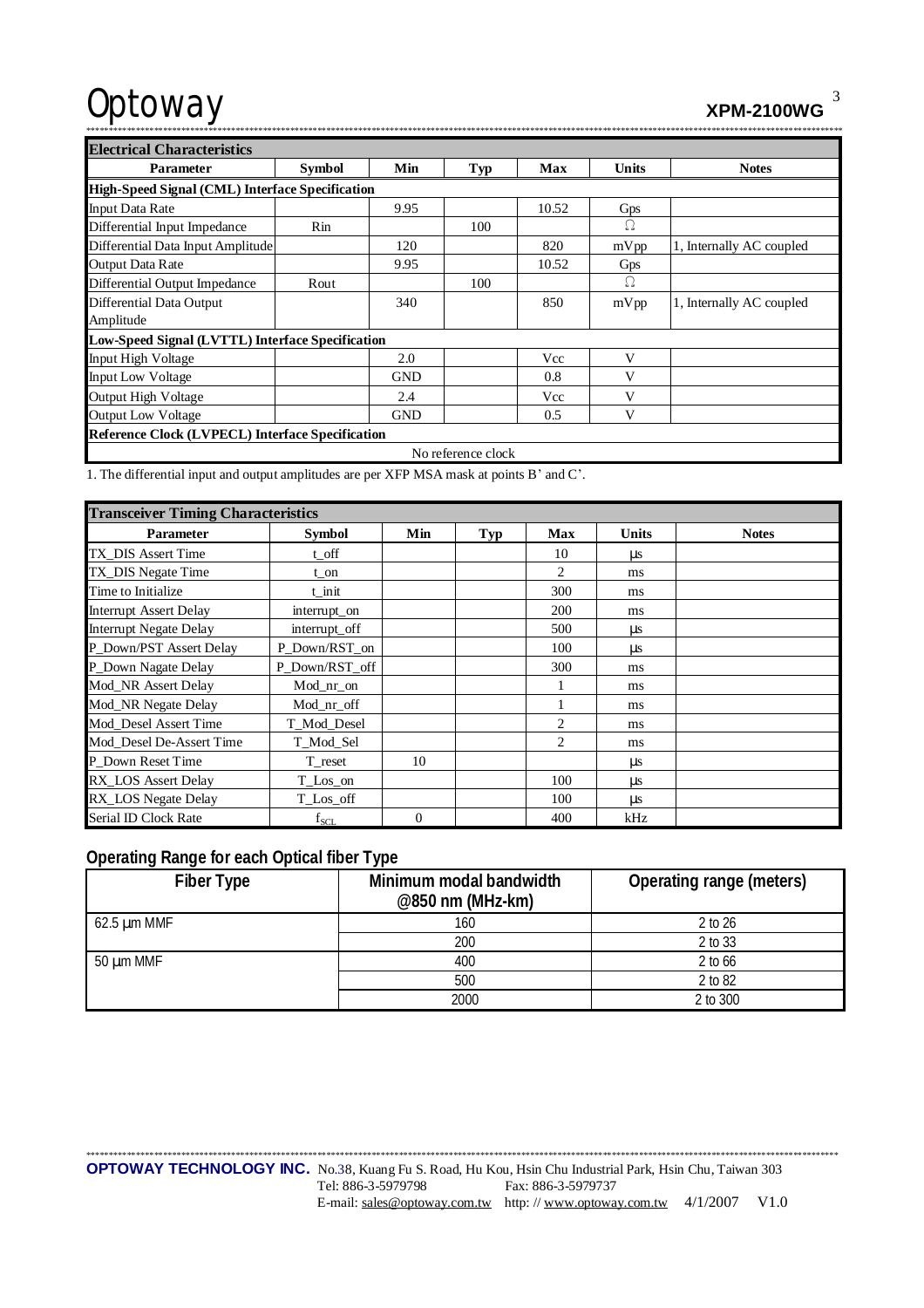## Management Interface

The structure of the memory map is shown in Figure 1, which is accessible over a 2-wire serial interface at the 8-bit address 1010000X (A0h). The normal 256 byte I2C address space is divided into low and upper blocks of 128 Bytes. The lower block of 128 Bytes is always directly available and is used for the diagnostics and control function. Multiple blocks of memories are available in the upper 128 Bytes of the address space. These are individually addressed through a table select Byte which the user enters into a location in the lower address space. Thus, there is a total available address space of 128\*256  $=$  32 Kbytes in this upper memory space. The contents of Table 01h are listed in Table 1 below. Please refer SFF INF-8077i (Revision 4.5) for detailed information.



Figure 1. 2-wire Serial Digital Diagnostic Memory Map

| Data Address | Parameter       | Accuracy   |
|--------------|-----------------|------------|
| $96 - 97$    | Temperature     | $\pm$ 3°C  |
| $98 - 99$    | Reserved        |            |
| $100 - 101$  | Tx Bias         | $\pm 10\%$ |
| $102 - 103$  | Tx Power        | $\pm 2dB$  |
| $104 - 105$  | <b>Rx Power</b> | $\pm 2dB$  |
| $106 - 107$  | Vcc3            | $± 3\%$    |

## **Table 1 Monitoring Specification**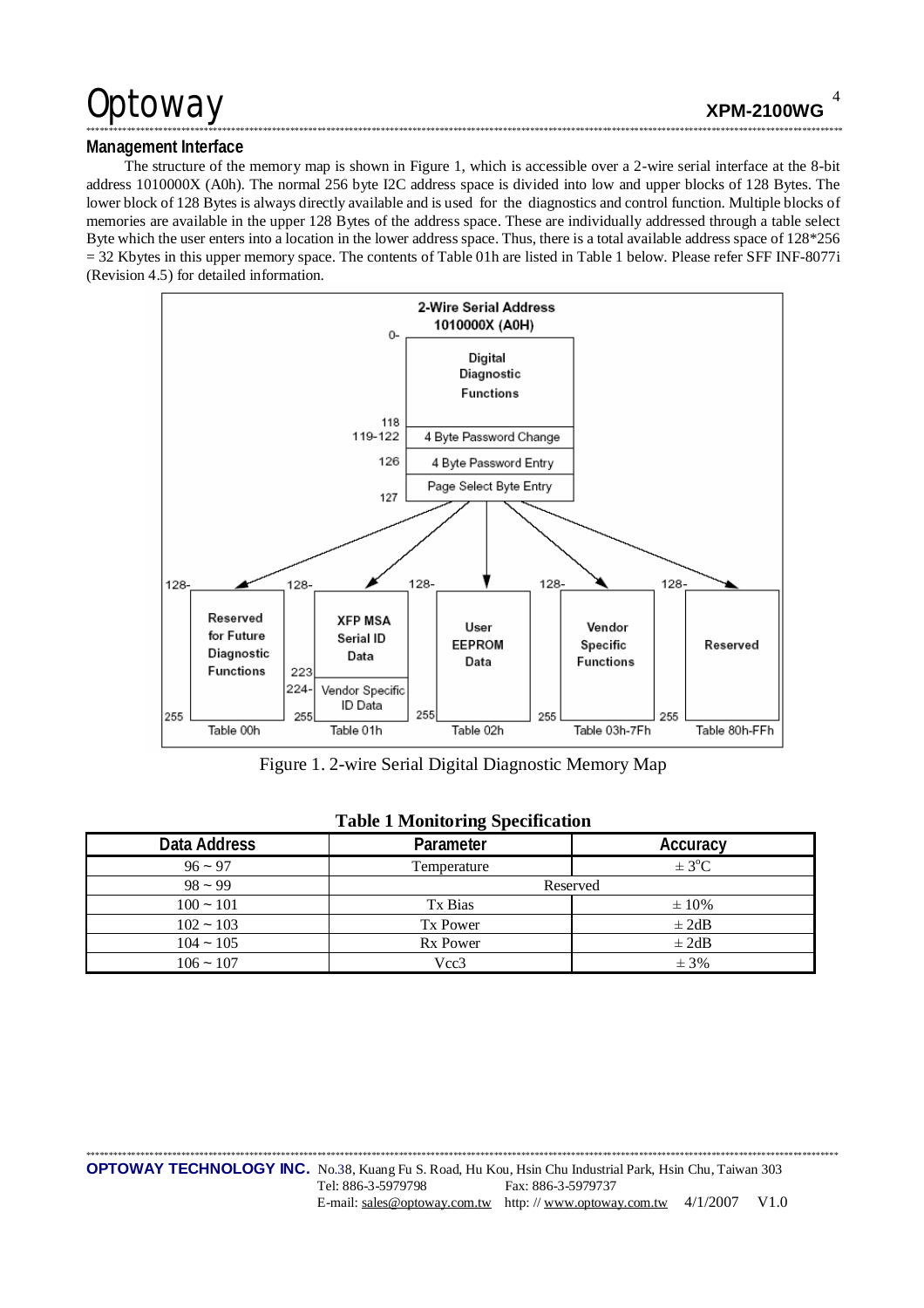**CONNECTION DIAGRAM** 



## **Table 3 PIN Description**

| PIN            | Logic          | <b>Signal Name</b> | Description                                                                                                  | <b>Note</b>    |
|----------------|----------------|--------------------|--------------------------------------------------------------------------------------------------------------|----------------|
|                |                | <b>GND</b>         | Module Ground                                                                                                |                |
| $\overline{2}$ |                | VEE5               | -5.2V Power Supply (Not required)                                                                            | 3              |
| 3              | LVTTL-I        | Mod Desel          | Module De-select; When held low allows module to respond to 2-wire serial interface                          |                |
| 4              | LVTTL-O        | Interrupt          | Interrupt; Indicates presence of an important condition which can be read over the<br>2wire serial interface | $\overline{2}$ |
| 5              | LVTTL-I        | TX_DIS             | Transmitter Disable; Turns off transmitter laser output                                                      |                |
| 6              |                | VCC <sub>5</sub>   | +5V Power Supply (Not required)                                                                              | 3              |
| $\overline{7}$ |                | <b>GND</b>         | Module Ground                                                                                                |                |
| 8              |                | VCC3               | +3.3V Power Supply                                                                                           |                |
| 9              |                | VCC3               | +3.3V Power Supply                                                                                           |                |
| 10             | LVTTL-I/O      | <b>SCL</b>         | Serial 2-wire interface clock                                                                                | 2              |
| 11             | LVTTL-I/O      | <b>SDA</b>         | Serial 2-wire interface data line                                                                            | 2              |
| 12             | LVTTL-O        | Mod Abs            | Indicates Module is not present. Grounded in the Module                                                      | 2              |
| 13             | <b>LVTTL-O</b> | Mod_NR             | Module Not Ready; Indicating Module Operational Fault                                                        | $\overline{2}$ |
| 14             | LVTTL-O        | RX_LOS             | Receiver Loss Of Signal Indicator                                                                            | $\overline{c}$ |
| 15             |                | <b>GND</b>         | Module Ground                                                                                                |                |
| 16             |                | <b>GND</b>         | Module Ground                                                                                                |                |
| 17             | CML-O          | RD-                | Receiver Inverted Data Output                                                                                |                |
| 18             | CML-O          | $RD+$              | Receiver Non-Inverted Data Output                                                                            |                |
| 19             |                | <b>GND</b>         | Module Ground                                                                                                |                |
| 20             |                | VCC <sub>2</sub>   | +1.8V Power Supply (Not required)                                                                            | 3              |

OPTOWAY TECHNOLOGY INC. No.38, Kuang Fu S. Road, Hu Kou, Hsin Chu Industrial Park, Hsin Chu, Taiwan 303 Tel: 886-3-5979798 Fax: 886-3-5979737 E-mail: sales@optoway.com.tw http://www.optoway.com.tw 4/1/2007 V1.0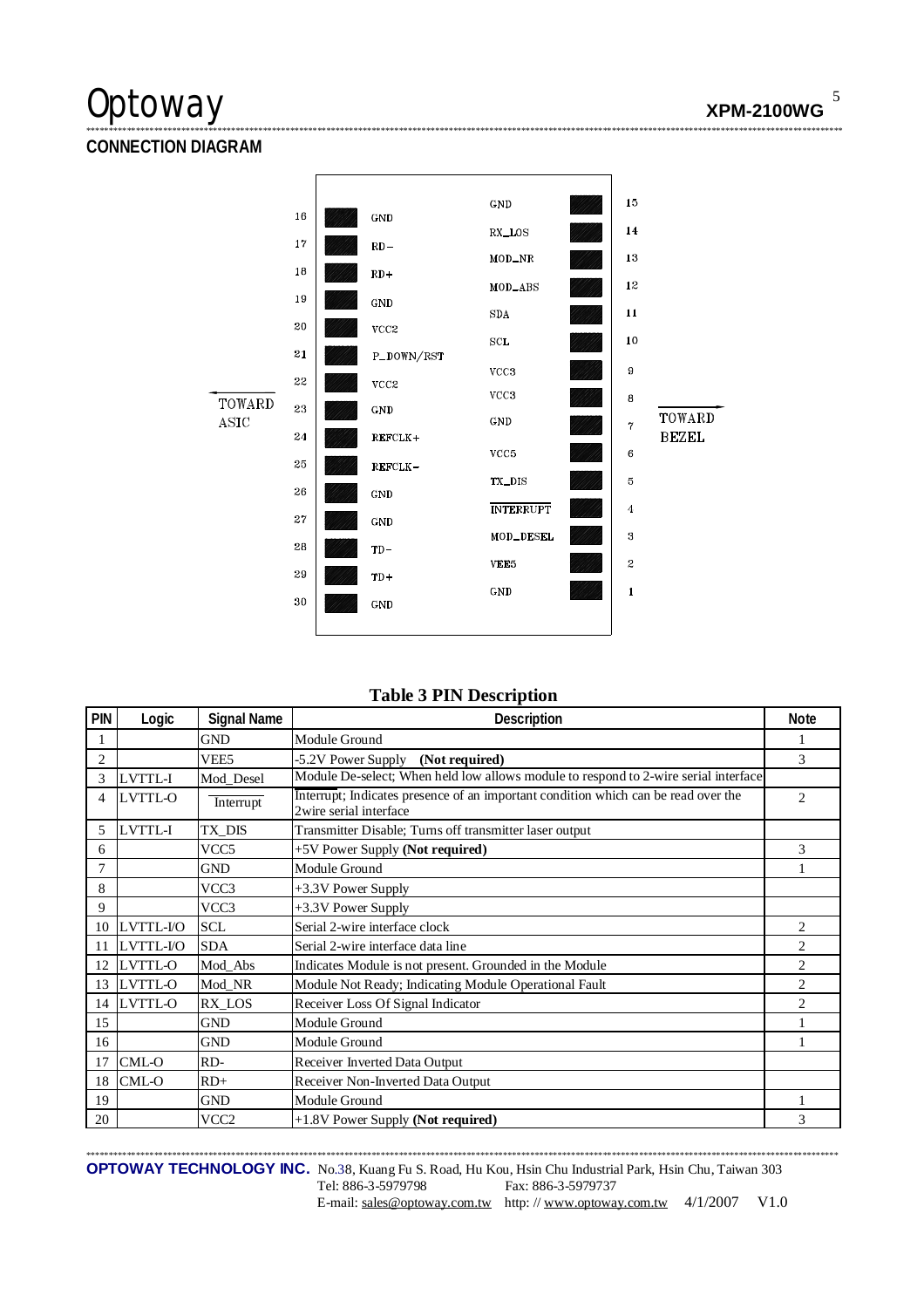**XPM-2100WG** 

|    | 21 LVTTL-I | P_Down/RST | Power down; When high, requires the module to limit power consumption to 1.5W or      |   |
|----|------------|------------|---------------------------------------------------------------------------------------|---|
|    |            |            | below. 2-Wire serial interface must be functional in the low power mode.              |   |
|    |            |            | Reset; The falling edge initiates a complete reset of the module including the 2-wire |   |
|    |            |            | serial interface, equivalent to a power cycle.                                        |   |
| 22 |            | VCC2       | +1.8V Power Supply (Not required)                                                     |   |
| 23 |            | <b>GND</b> | Module Ground                                                                         |   |
|    | 24 PECL-I  | $RefCLK+$  | Reference Clock Non-Inverted Input, AC coupled on the host board. (Not used.          | 4 |
|    |            |            | Internally terminated to 50 ohm (100 ohm diff.))                                      |   |
|    | 25 PECL-I  | RefCLK-    | Reference Clock Inverted Input, AC coupled on the host board. (Not used. Internally   | 4 |
|    |            |            | terminated to 50 ohm (100 ohm diff.))                                                 |   |
| 26 |            | <b>GND</b> | Module Ground                                                                         |   |
| 27 |            | <b>GND</b> | Module Ground                                                                         |   |
|    | $28$ CML-I | TD-        | Transmitter Inverted Data Input                                                       |   |
|    | $29$ CML-I | $TD+$      | Transmitter Non-Inverted Data Input                                                   |   |
| 30 |            | <b>GND</b> | Module Ground                                                                         |   |

1. Module ground pins GND are isolated from the module case and chassis ground within the module.

2. Shall be pulled up with 4.7K-10Kohms to a voltage between 3.15V and 3.45V on the host board.

3. These PINs are open within module.

4. A Reference Clock input is not required. If present, it will be ignored.

Mechanical Specification (Units in mm)



6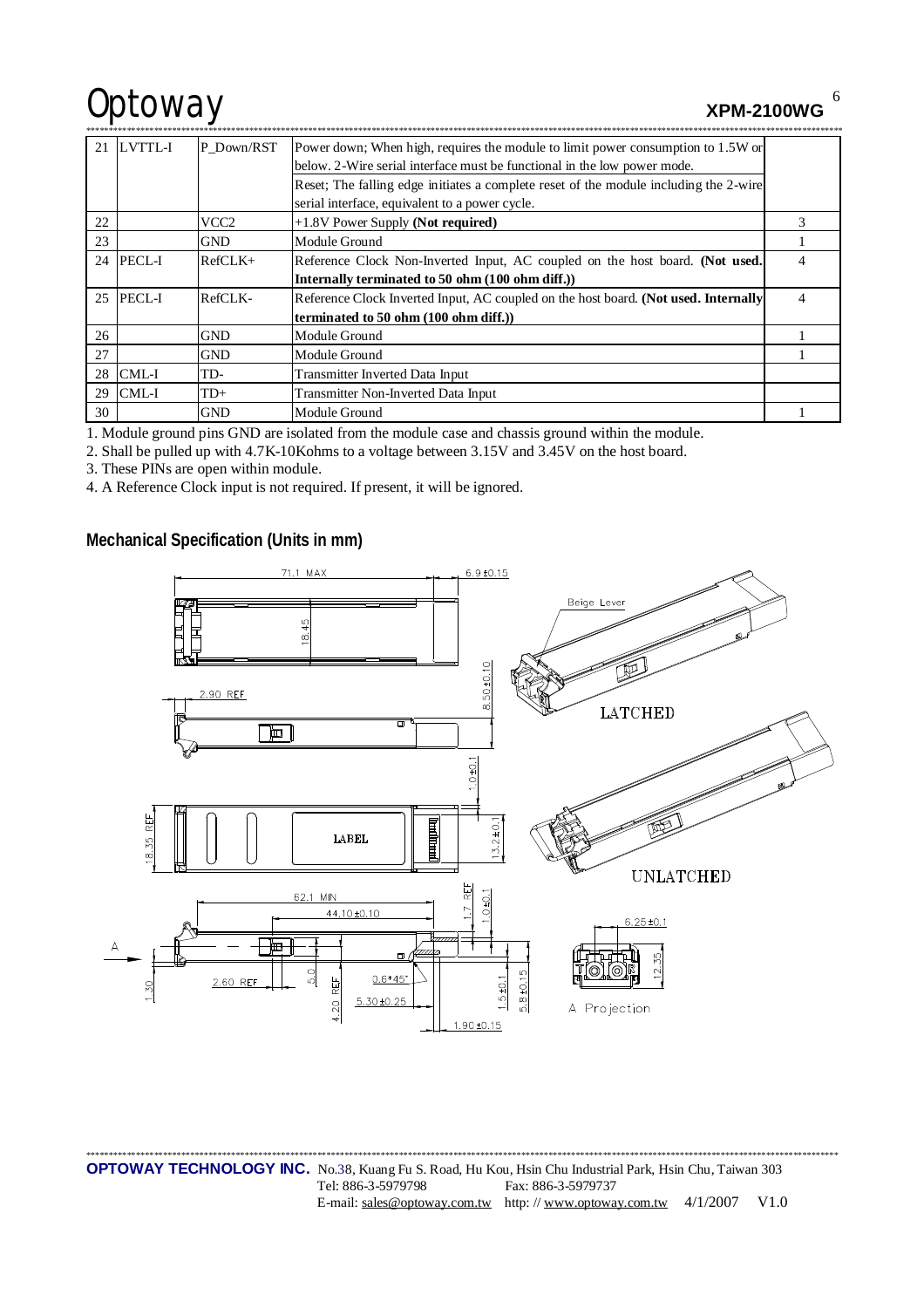$\overline{7}$ **XPM-2100WG** 

Recommended Power Circuit Schematic



## Recommended Interface Circuit



OPTOWAY TECHNOLOGY INC. No.38, Kuang Fu S. Road, Hu Kou, Hsin Chu Industrial Park, Hsin Chu, Taiwan 303 Tel: 886-3-5979798 Fax: 886-3-5979737 E-mail: sales@optoway.com.tw http://www.optoway.com.tw  $4/1/2007$  V1.0